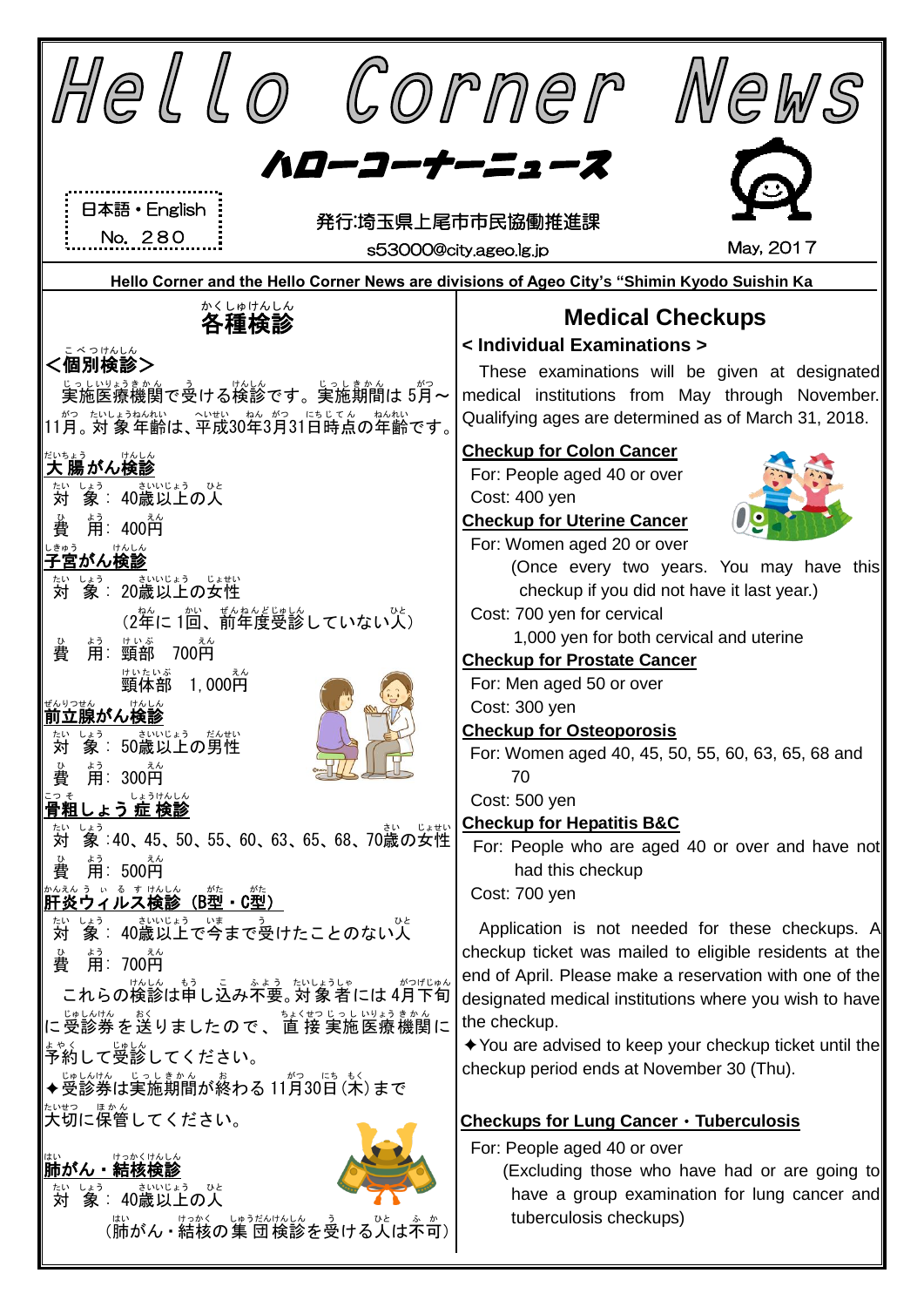| 。<br>費 | はい せん<br>用: 肺X線 800円 | えん |                                             |
|--------|----------------------|----|---------------------------------------------|
|        | たんけんさ えん             |    | Xせんけんさ う ひと うち ┃<br>タン検査 400円 (X線検査を受ける人の内、 |

50歳以上で喫煙指数が 600以上となる人が対象)

### 20~30歳代へルスチェック<br>20~30歳代ヘルスチェック

対 たい しょぅ しょくば けんしん さう しょぁふい<br>- 象:職場で健診を受ける機会のない20~39歳の人 サんきないよう しんたいけいそく けつあつ じょう ひけつ けっとうけんきなど

。<br>費 。<br>用:900円

#### <sub>せいじんしかけんこうしんさ</sub><br>成人歯科健康診査

。<br>対 象: 40歳以上の人



。<br>費 用: 600円

、<sub>がいしゅつこんなん。。</sub>。。<br>(外 出 困難な人のための訪問歯科は 1,500円)

これらの検診の申し込みは、東・西保健センター  $\ddot{\phantom{0}}$ ほけんねんきんか、しゃくしょ。しゅっちょうじょ こうみんかん<br>保険年金課(市役所1階)、各支所・出 張 所・公民館 で直接 、または、健康カレンダーについている 申込書 もうしこみしょ に 必要 ひつよう 事項 じこう を 書 か いて、 西保健 にしほけん センター せんたー へ ◎⋾€ぅ、△ ぁ。◇´★ ∪てください。受診券を受け取りま したら実施医療機関に予約して受診してください。 → 西保健センター (〒362-0074 春日 2-10-33) Tel.774-1411 / Fax 776-7355

# <u>ょージッキャンパス</u>

 中 央 ちゅうおう 高等 こうとう 技術 ぎじゅつ 専門校 せんもんこう は、正社員 せいしゃいん 就 職 しゅうしょく を目指 め ざ した 専門 せんもん 技術 ぎじゅつ 教 育 きょういく を 行 おこな う学校 がっこう です。オープンキャンパス お ー ぷ ん き ゃ ん ぱ す を行いますので、ものづくりに興味がある人の参加を お待 ま ちしています。

と き : 5月27日(土) 午後 1時30労~4時 内 ない 終: 入試情 報などの概要説明、見学、実 習体験 ◆実 習 体験は機械制御システム課、空 調 システム課、 <sub>じょうほうせいぎょ しす て む か ーおこな<br>情 報 制 御 システム課で 行 います。</sub> <sub>ないしょう</sub> ……。<br>対 象 : 高校生など入 校 を希望する人 <u>ょうしこみ</u> : 5<sup>約</sup>26日(釜) までに電話、うァクス、または

ぁ゠ぁ゠ゖヘリっ<del>゚</del>ゅぅぉぅ゠ぅ<sub>ぎ</sub>゚゜゠。゚゚゚゚ゕぇぅ<br>**メールで県立中 央高等技術専門校へ** 

→ 県立中央高等技術専門校(上尾市戸崎 975)

Tel.781-3241 / Fax 781-8990

[n813241@pref.saitama.lg.jp](mailto:n813241@pref.saitama.lg.jp)

#### 救 命 講習会 きゅうめい こうしゅうかい

と き:① 5月30日(土) 年後1時30労~4時30労 ② 6月17日(土)「千前9時~年後12時

Cost: 800 yen for lung X ray

400 yen for examination of phlegm

(This exam is for those who have had a lung X -ray, are aged 50 or above and also whose smoking index is 600 or higher)

#### **Checkup for people in their 20s ~ 30s**

For: People who are aged 20~39 and do not have an opportunity to receive checkups at their workplace

Examination: physical measurement, blood pressure, urine, anemia and blood glucose test

Cost: 900 yen

#### **Dental health checkup for adults**

For: People aged 40 or over Cost: 600 yen (Home visit checkup for residents



who have difficulties going out is available. 1,500 yen)

To apply for these checkups, please come to Higashi・ Nishi Hoken Center (East・West Public Health Center), Hoken-nenkin-ka (Health Insurance & Pension Section, 1F of City Hall), its branch offices or public halls. Or you can write the necessary information on one of application forms which are included in the Health Calendar, and send or fax it to Nishi Hoken Center. After receiving your checkup ticket, make a reservation with one of the designated medical institutions where you wish to have the checkup.

 $\rightarrow$  Nishi Hoken Center ( $\overline{T}$ 362-0074 Kasuga 2-10-33) Tel. 774-1411 / Fax 776-7355

### **Open Campus**

Central High-Technology College (Chuo Koto Gijutsu Senmonko) teaches technological expertise so that students will be hired as a regular employee (*Seishain*). If you are interested in the technology field, please come to the open campus event of this school.

When: May 27 (Sat) 1:30 ~ 4:00 p.m.

Program: The overview of the school including information on the entrance examination, a tour of the facilities and participation in a practical training

✦ The practical training will be held at the Mechanical Control System Section, the Ventilation System Section and the Information Control System Section.

For: High school students, and anyone who wishes to enroll in this school

Application: Please contact the school by phone, fax or email no later than May 26 (Fri)

 $\rightarrow$  Prefectural Central High-Technology College (Ageo-shi Tosaki 975)

 Tel. 781-3241 / Fax 781-8990 [n813241@pref.saitama.lg.jp](mailto:n813241@pref.saitama.lg.jp)



**First Aid Trainings** When: ① May 30 (Sat) 1:30 ~ 4:30 p.m. ② June 17 (Sat) 9:00 a.m. ~ Noon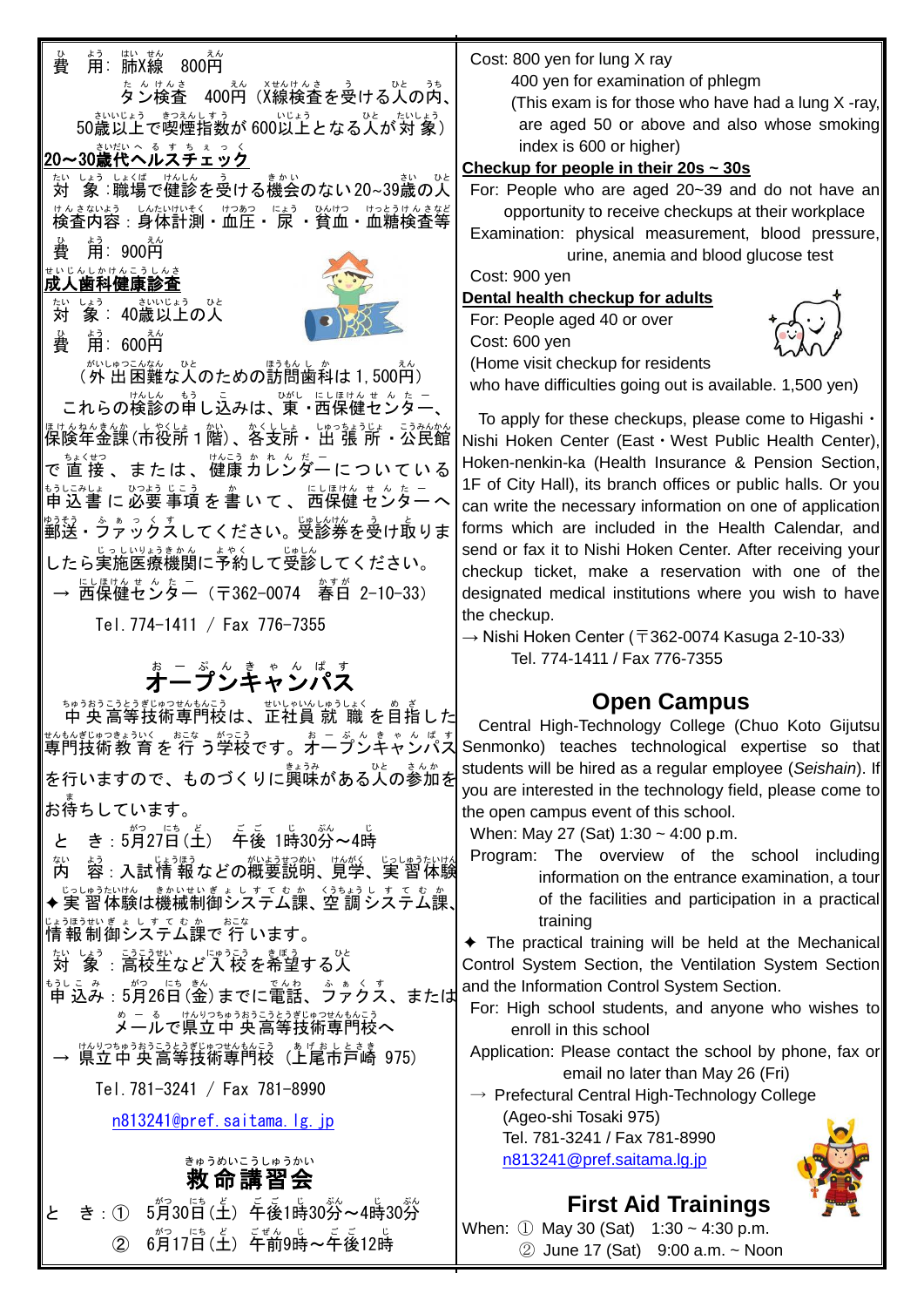ところ : 市消 防本部 きもおしい。ない。<br>内 容:成人に対する心肺蘇生法、AED の使用方法など 対 たい しょう しない むいもある。 おがく ちゅうがくせいいしょう<br>- 象 :市内に在 住 か在勤または在学の中 学 生 以上 の人 ひと 定 てい |当:20人(応募者多数の場合は抽 選) まんかひ むりょう<br>**参加費**:無料 も<sub>うしこ</sub> 。。。<br>申込み: **往復はがき**に、講 習日、住 所 、氏名 、年齢 、 性別 せいべつ 、電話番号 でんわばんごう 、在勤 ざいきん の人 ひと は勤務先名 きんむさきめい 、在学 ざいがく の 。<br>人は学校名を書いて、①は 5月10日(水) ~17日 (水) (必着)、②は 5月31日(水)~6月7日(水)│ (必着)に管理課へ

→ 東消防署管理課(〒362-0013 上尾村 537) Tel.775-1310 / Fax 770-1902

## あげお花しょうぶ祭り

ぁゖぉまるゃまこぅぇん しょぅぶ だ<br>**上尾丸山公園の菖蒲田(2, 800平方**〈た )には、約50 しゅ まんぶ のバチショウゔが咲き誇り、「あげお花しょう ぶ祭り」 が 6月3白(王)から 11日(日)まで開催されま す。6月3日(土) から5日(月) までは、「あげお駅か \_ ょ、、 まん。<br>らハイキング」も開催され、丸山公園がそのコースに い、<br>入っています。6月3日(土)には、市指定民俗文化財

の「藤波の餅つき踊り」や太鼓の 。<br>生演奏、すてきな景品が当たる またんぷうりーが 行 われます。



## ごうみんかん<br>**公民館まつり**



Where: City Fire Department Headquarters

Program: You will learn how to apply CPR to adults and use an AED.

For: People who live, work or go to school in Ageo, and are junior high school student or older

Number: 20 people (A drawing will be held in case of too many applicants)



Cost: Free

Application: Write the following on a return postcard: training date, your name, address, age, gender, phone number, name of company if you work in Ageo, name of school if you go to school in Ageo, and send it to Kanri-ka. The card must arrive between May 10 (Wed) and 17 (Wed) for the lecture #1, and between May 31 (Wed) and June 7 (Wed) for the lecture #2. → Higashi Shoubousho Kanri-ka

(Administration Section of East Fire Department) (〒362-0013 Ageo-mura 537)

Tel. 775-1310 / Fax 770-1902

#### **Ageo Iris Festival**

About 50 species of Japanese irises, 10,000 plants in total, will be in bloom in the iris garden (2,800m<sup>2</sup>) of Ageo Maruyama Park. The "Ageo Iris Festival" will be held from June 3 (Sat) through June 11 (Sun). From June 3 (Sat) through June 5 (Mon), the "Hike from Ageo Station" will also take place. Maruyama Park is a part of the hiking route. On June 3 (Sat), the following events will be held there: the "Fujinami Mochi-tsuki Odori (rice-cake making dance)," which is designated as an intangible folk

cultural asset by Ageo City; a live drum performance; and a stamp rally in which you could win a nice prize for collecting stamps at designated locations.



### *Kouminkan* **Festivals**

Voluntary groups which utilize local Kouminkan (city public halls) will exhibit their works, demonstrate their skills, and sell foods that they have cooked.

Haraichi Kouminkan

May 13 (Sat)  $\cdot$  14 (Sun) 9:00 a.m.  $\sim$  4:00 p.m. Oya Kouminkan May 20 (Sat)  $\cdot$  21 (Sun) 9:00 a.m.  $\sim$  4:00 p.m. Kamihira Kouminkan May 27 (Sat)  $\cdot$  28 (Sun) 9:00 a.m.  $\sim$  4:00 p.m. Hirakata Kouminkan May 27 (Sat)  $\cdot$  28 (Sun) 9:00 a.m.  $\sim$  4:00 p.m. Oishi Kouminkan June 10 (Sat)  $\cdot$  11 (Sun) 9:00 a.m.  $\sim$  3:00 p.m.